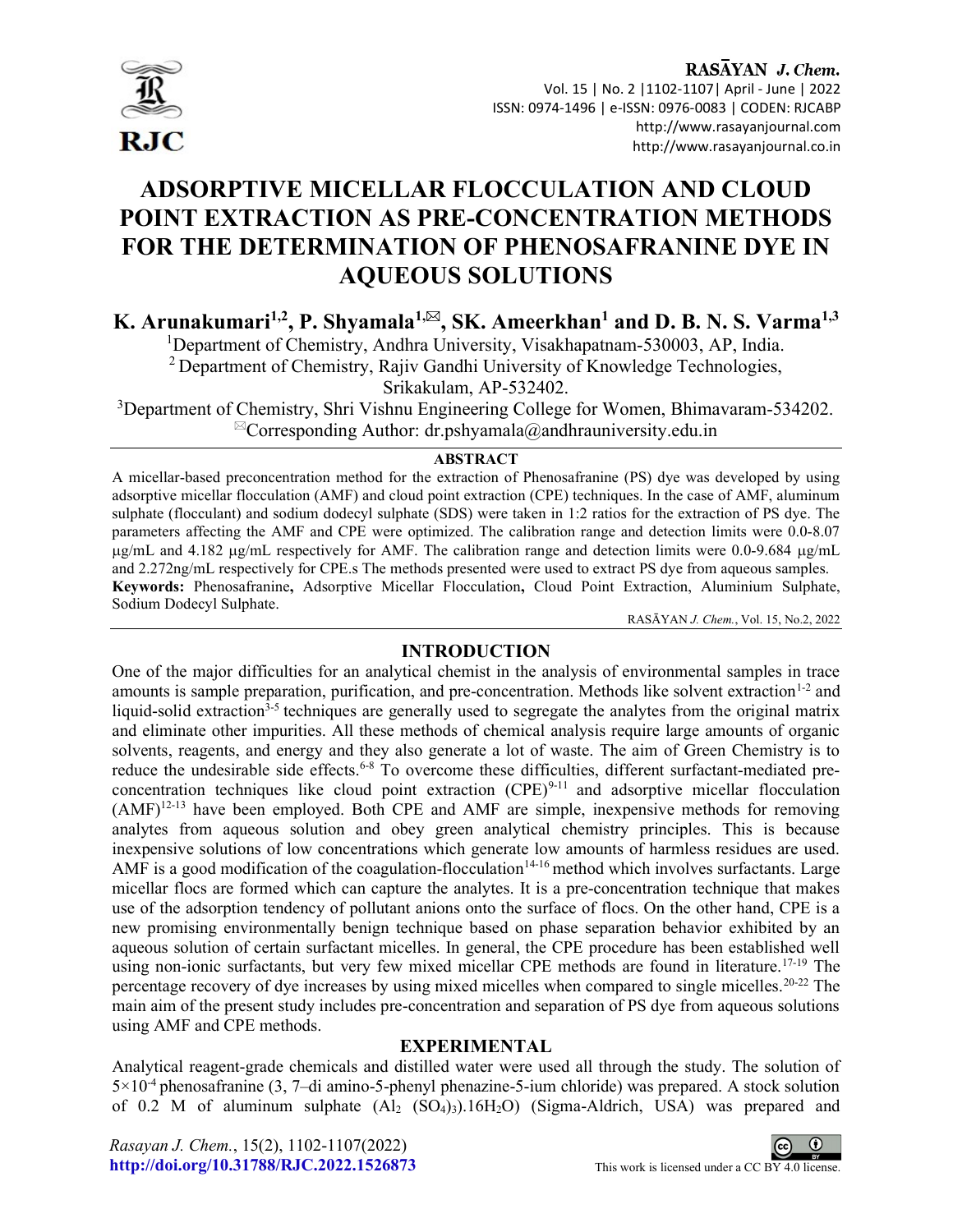standardized with a standard EDTA solution. A stock solution of 0.2 M SDS (Sodium dodecyl sulphate, Sigma-Aldrich, USA) solution was prepared for the AMF experiment. Stock solutions of 10 % (w/v) Triton X-114 (Sigma-Aldrich, USA), 10 % (w/v) SDS and 30 % (w/v) sodium chloride was prepared for CPE experiment.

The absorbance of the solutions was measured using a Shimadzu UV-VIS spectrophotometer (UV-1800) (10mm quartz cells).

#### General Procedure

#### Adsorptive Micellar Flocculation (AMF)

In a 10 mL graduate test tube, Hydrochloric acid-Potassium chloride buffer of pH 1.6, 0.6 mL of 0.2 M of aluminum sulphate, and 1.0 mL of 0.2 M of SDS were added followed by the addition of 4.84 µg/ mL of PS dye. The remaining volume of the graduated test tube was filled with water to get a 10 mL overall solution and placed in a thermostatic bath at room temperature for one hour and then centrifugation at 250 rpm for 5 minutes. The separation of an aqueous phase and floc was accomplished by filtration. The floc obtained from filtration was dissolved in 30 % methanol and the absorbance was measured at  $(\lambda_{\text{max}})$  550 using a spectrophotometer (Shimadzu, UV-1800). The AMF procedure is represented in Scheme-1.



Scheme-1: Representation of Adsorptive Micellar Flocculation Procedure

#### Cloud Point Extraction (CPE)

In a 10 mL volumetric flask, a pH of 4.0 (acetate buffer), 4.8 µ g/ mL of PS dye, 2.0 mL of Triton X–114  $(10\% \text{ w/v})$ , 0.12 mL of SDS  $(10\% \text{ w/v})$  and 0.6 mL of NaCl  $(30\% \text{ w/v})$  were added and the rest of the volumetric flask was filled with double distilled water. The solution was heated to  $70^0$ C for 20 min. The phases (bulk aqueous phase and surfactant phase) were separated by centrifugation for 5 minutes, and the entire system was cooled for 20 minutes. Then the bulk aqueous phase was separated by decantation and 20 % methanol was used to dissolve the surfactant phase containing PS. The amount of the dye was determined spectrophotometrically at a wavelength of 550 nm which is the wavelength of maximum absorbance for PS.

#### RESULTS AND DISCUSSION

The various analytical parameters affecting adsorptive micellar flocculation and cloud point extraction (CPE) are discussed below.

#### Factors Affecting Adsorptive Micellar Flocculation (AMF) Effect of pH

The variation of pH was evaluated because the stability of anionic surfactant is greatly affected by pH. Thus, it is essential to adjust the pH of the medium. Various buffers of pH range 1 to 5 were used to monitor the effect of pH on the recovery of PS dye. Recoveries were found to be maximum at pH 1.6 for PS dye. The efficiency of PS dye confirms that acidic buffer (KCl-HCl) was chosen for the preconcentration of PS dye at a pH of 1.6 (Table-1 and Fig.-1a).

#### Effect of Concentration of SDS

The effect of SDS has been studied on the recovery of PS dye. The percentage recovery of PS dye increases with the rise in SDS concentration due to the significant number of micelles formed at high surfactant concentrations. The presence of excess SDS in the solution causes resolubilization of adsorbed PS dye which ultimately decreases the percentage of recovery of PS dye. SDS concentration was changed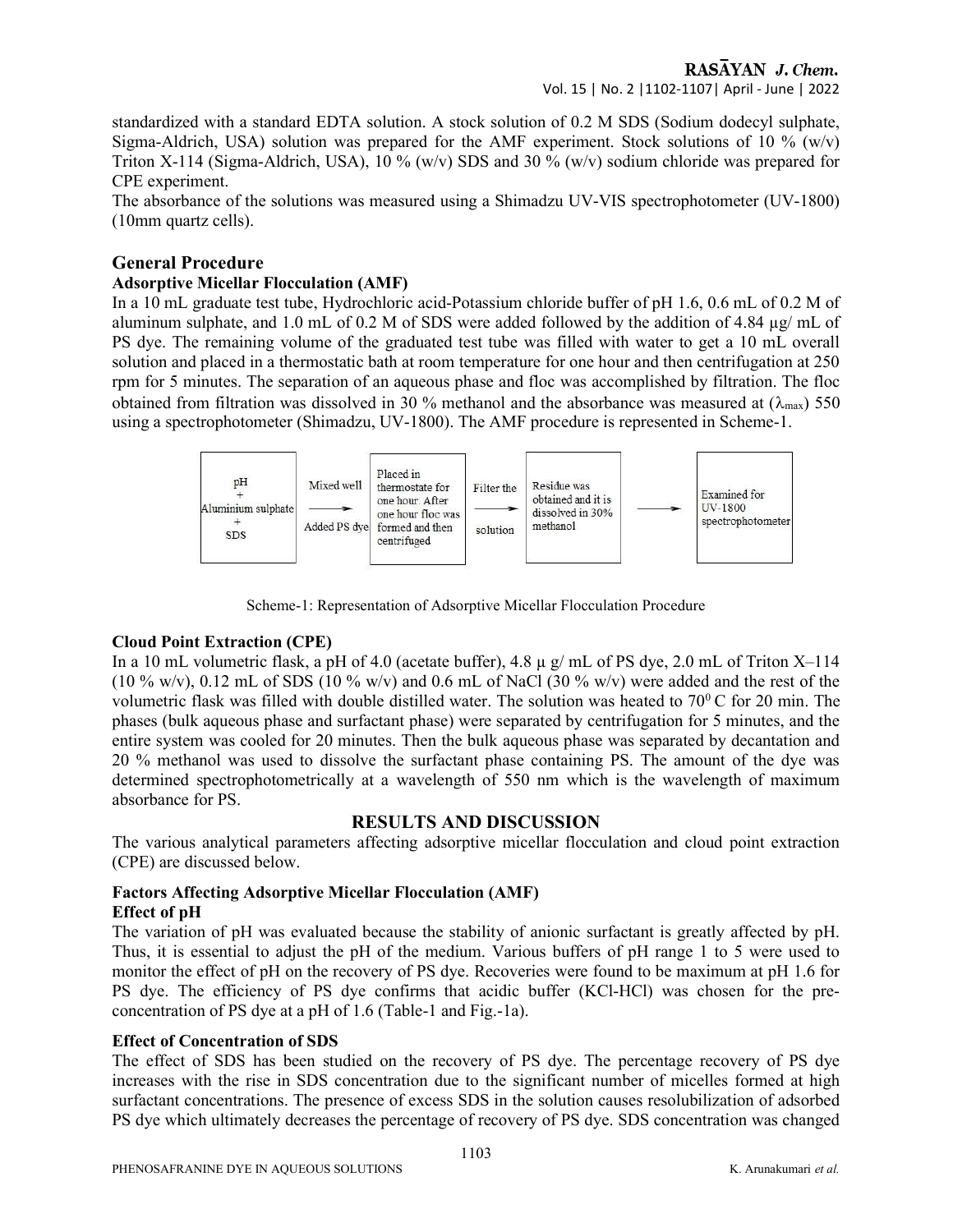from 0.0 to 0.04 M and the recovery was determined. Maximal recovery was observed at 0.02 M of SDS (Table-1 and Fig.-1b).

#### Effect of Concentration of Aluminum Sulphate (Flocculant)

Substances bind with the floc either through complexation with  $Al<sup>+3</sup>$  at the surface of the micelle. The recovery of PS was optimized in the concentration of aluminum sulfate from 0.0-0.20 M. The recovery increases up to 0.012 M and then decreases. Maximum recovery of PS dye was observed at 0.012 M of aluminum sulphate (Table-1 and Fig.-1c).

#### Effect of Temperature and Contact Time

The temperature has a significant effect on the rate of adsorption. The percentage recovery of dye increases and then declines with temperature and encouraging micellization. Maximum recovery PS dye was obtained at room temperature. The effect of contact time on the recovery of PS dye was optimized. Contact time between 10 to 90 minutes was optimized. Maximum recovery was observed at 60 minutes then after recovery decreased.

Mechanism is as follows:



Fig.-1: Adsorptive Micellar Flocculation (a.) A Plot of pH Vs. Recovery of PS Dye, (b.) A Plot of Concentration  $A<sup>3+</sup>Vs$ . Recovery of PS Dye, (c.) A plot of Concentration of SDS Vs. Recovery of PS Dye

#### Factors Affecting Cloud Point Extraction (CPE) Effect of pH

A change in the pH of the solution influences the recovery of charged analytes as it causes protonation (in acidic solutions) or deprotonation (in basic solutions) of the analyte which may result in a declining trend of extraction. Various buffers of pH range 1 to 8 were used to investigate the impact of pH on the recovery PS dye. Recoveries were found to be maximal at pH 4.0 (Fig.-2a).

#### Variation of Concentration of TX–114 and SDS

In the present study, TX-114 (non-ionic surfactant) was selected due to low cloud point temperature  $(23^{0}C-26^{0}C)$  near room temperature which makes easy phase separation. The extraction of the dye was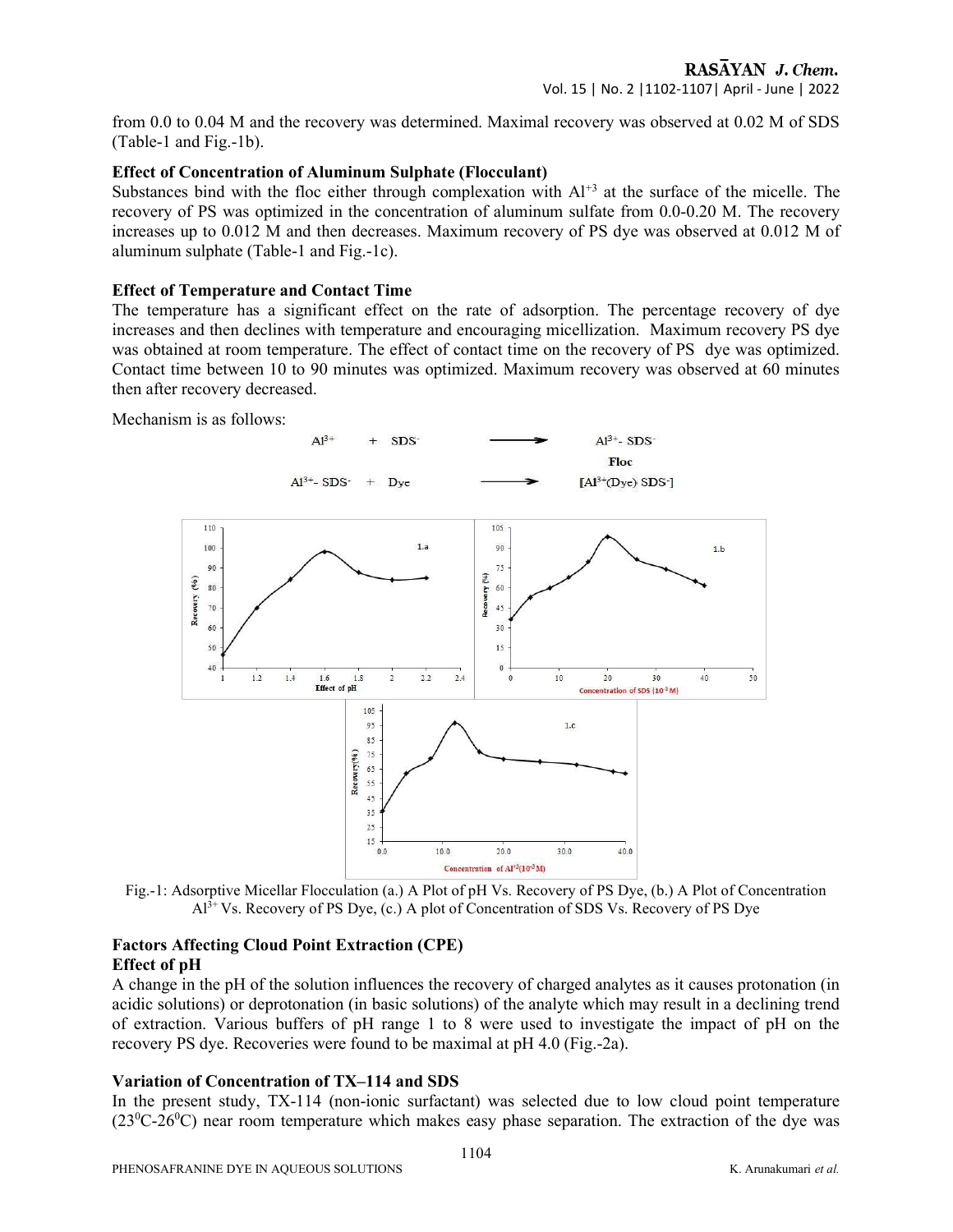## RASAYAN J. Chem.

Vol. 15 | No. 2 |1102-1107| April - June | 2022

found to be maximal at 2.0 % w/v of TX–114, thereafter the recovery decreased. Therefore, good extraction was obtained at 2.0 % w/v for PS dye (Fig.-2b). To magnify dye recovery, SDS was used along with TX-114. The addition of SDS raised the cloud point of TX-114 from  $25^{\circ}$ C to  $70^{\circ}$  C. TX-114 was held at a constant concentration of 2.0 % w/v. and SDS concentration was varied between (0.0 -1.0) % w/v. Maximum recovery was observed at 0.12 % w/v of SDS and thereafter decreased (Fig.-2c).

| pH      | $0.2 M$ SDS | $0.2 M Al^{+3}$ | $5\times10^{-4}$ M PS | Recovery |
|---------|-------------|-----------------|-----------------------|----------|
|         | (mL)        | (mL)            | Dye                   | $(\%)$   |
|         |             |                 | (mL)                  |          |
| 1.0     | 1.0         | 0.6             | 0.3                   | 46.7     |
| 1.2     |             |                 |                       | 70.2     |
| 1.4     |             |                 |                       | 84.4     |
| 1.6     |             |                 |                       | 98.3     |
| 1.8     |             |                 |                       | 87.9     |
| $2.0\,$ |             |                 |                       | 84.1     |
| 2.2     |             |                 |                       | 85.1     |
| 1.6     | 1.0         | $0.0\,$         | 0.3                   | 36.2     |
|         |             | 0.2             |                       | 61.9     |
|         |             | 0.4             |                       | 72.3     |
|         |             | 0.6             |                       | 96.8     |
|         |             | $0.8\,$         |                       | 77.2     |
|         |             | 1.0             |                       | 72.2     |
|         |             | 1.3             |                       | 70.2     |
|         |             | 1.6             |                       | 68.3     |
|         |             | 1.9             |                       | 63.5     |
|         |             | 2.0             |                       | 62.1     |
| 1.6     | $0.0\,$     |                 | 0.3                   | 36.8     |
|         | 0.2         |                 |                       | 53.3     |
|         | 0.4         |                 |                       | 60.2     |
|         | 0.6         |                 |                       | 68.2     |
|         | 0.8         |                 |                       | 79.6     |
|         | $1.0\,$     |                 |                       | 98.5     |
|         | 1.3         |                 |                       | 81.5     |
|         | 1.6         |                 |                       | 74.3     |
|         | 1.9         |                 |                       | 65.1     |
|         | $2.0\,$     |                 |                       | 62.2     |

Table-1: Optimized Conditions of PS Dye (Adsorptive Micellar Flocculation)



Fig.-2: Cloud Point Extraction (a.) A Plot of pH Vs. Recovery of PS Dye, (b.) A Plot of Concentration TX-114 Vs. Recovery of PS Dye, (c.) A Plot of Concentration of SDS Vs. Recovery of PS Dye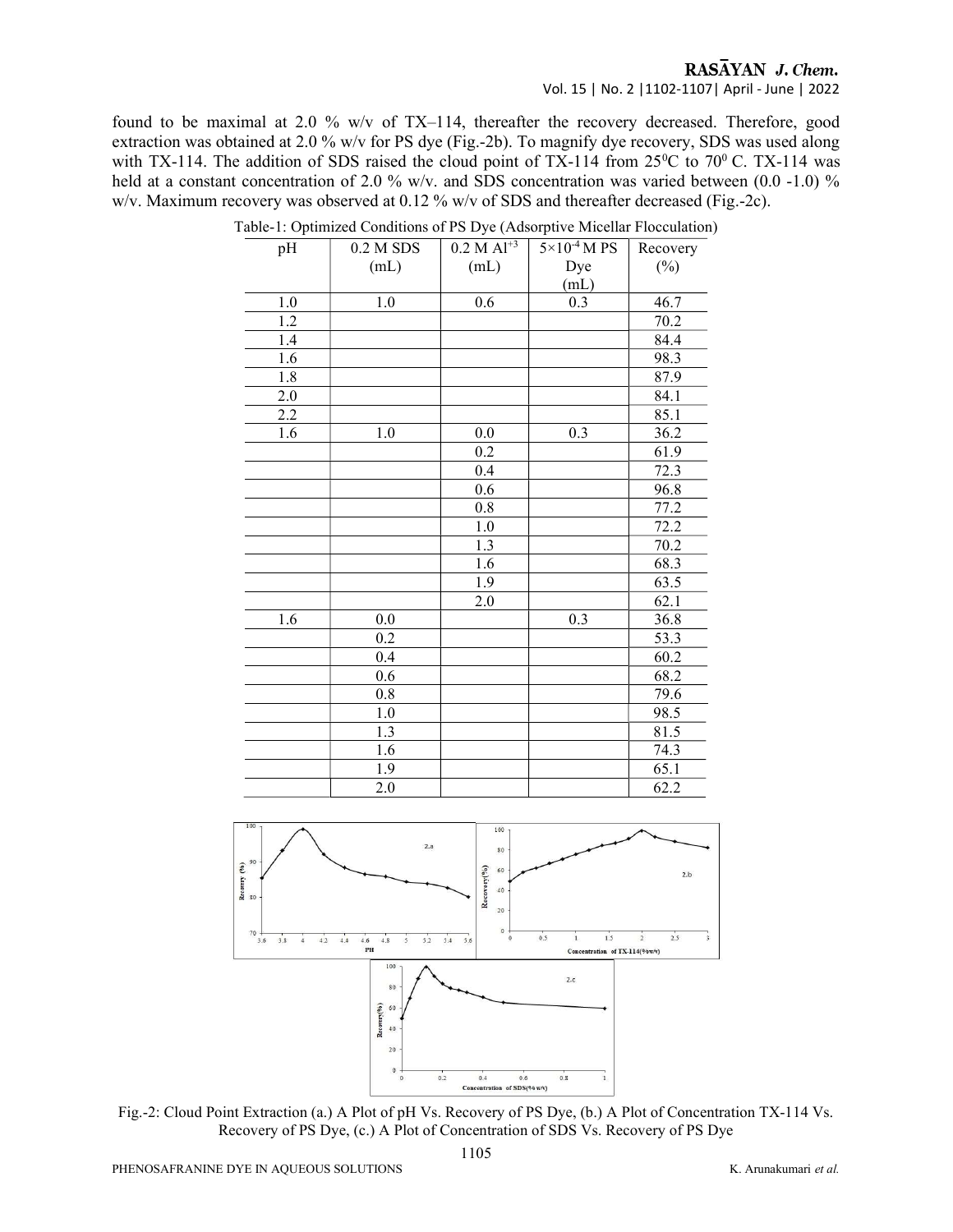#### Optimization of Concentration of NaCl

Effect of various salts like NaCl, Na2SO4, and NaNO3 was employed. Maximum recovery was observed in NaCl. Extraction of the dye was found to be maximal at 1.8 % w/v of NaCl when the NaCl concentration was changed from  $(0.0 \text{ to } 6.0)$  % w/v.

Mechanism is as follows:

$$
SDS+ + Dye+ \longrightarrow [SDS-Dye+]
$$
  
[SDS<sup>-</sup>Dye<sup>+</sup>] + [TX]<sub>n</sub> \longrightarrow [SDS<sup>-</sup>Dye<sup>+</sup>][TX]<sub>n</sub>

The Summary of analytical data is show in Table-2. The proposed methods (AMF and CPE) were used for the extraction of phenosafranine (PS) dye in different aqueous samples. The spike recoveries for both methods were found to be around 100.0 % (Table-3).

| Table-2: Summary of Analytical Data |              |               |  |  |  |  |
|-------------------------------------|--------------|---------------|--|--|--|--|
| Parameter                           | AMF          | <b>CPE</b>    |  |  |  |  |
| $\lambda_{\max}$ (nm)               | 550          | 550           |  |  |  |  |
| Linear range $(\mu g / mL)$         | $0.0 - 8.07$ | $0.0 - 9.684$ |  |  |  |  |
| Slope                               | 0.1116       | 0.1027        |  |  |  |  |
| Correlation coefficient $(R2)$      | 0.9988       | 0.9995        |  |  |  |  |
| Preconcentration Factor             | 10           | 12.5          |  |  |  |  |
| Detection limit (ng/ mL)            | 4.182        | 2.272         |  |  |  |  |
| The efficiency of extraction $(\%)$ | 99.9         | 99.98         |  |  |  |  |
|                                     |              |               |  |  |  |  |

Table-3: Recovery of Phenosafranine (PS) Dye in Different Samples

|           | AMF          |            |            | <b>CPE</b>   |              |            |
|-----------|--------------|------------|------------|--------------|--------------|------------|
| Samples   | Added/Spiked | Observed   | $(\%)$     | Added        | Detected     | $(\%)$     |
|           | Dye in µg/mL | Dye in     | Extraction | /Spiked in   | $(\mu g/mL)$ | Extraction |
|           |              | $\mu$ g/mL |            | $\mu$ g /mL) |              |            |
| Tap water |              | $ND^*$     |            |              | $ND^*$       |            |
|           | 2.42         | 2.42       | 100        | 2.42         | 2.43         | 100.41     |
|           | 4.84         | 4.88       | 100.8      | 4.84         | 4.85         | 100.20     |
| Seawater  |              | $ND^*$     |            |              | $ND^*$       |            |
|           | 2.42         | 2.43       | 100.41     | 2.42         | 2.40         | 99.17      |
|           | 4.84         | 4.92       | 101.65     | 4.84         | 4.82         | 99.58      |

## **CONCLUSION**

- In the case of AMF, the maximum extraction efficiency of 99.98 % of PS dye was obtained using 1: 2 ratios of aluminum sulfate (flocculant) and SDS (anionic surfactant).
- In the case of CPE, the extraction efficiency of 99.98 % of PS dye was obtained using TX-114 (nonionic surfactant) and SDS (anionic surfactant).
- High pre-concentration factors were obtained from CPE and AMF procedures for PS dye indicating that both the methods (AMF and CPE) are the best methods for the pre-concentration of PS dye.
- The developed extraction methods combined with spectrophotometry show that it is a sensitive, selective, economical, and accurate method for determining PS at the ng/mL level.

#### ACKNOWLEDGEMENT

PS is thankful to the National Centre for Coastal Research (NCCR) and The Government of India for financial support under major project no. MOES/ICMAM - PD/Supply. Order/81/2017. The University Grants Commission (UGC) of India has provided financial support to SAK under the senior research fellowship (SRF) initiative (Ref. No. 30-09-2015-118875).

#### **REFERENCES**

1. M. A. M. AL-Alwani, A. B. Mohamad, A. A. H. Kadhum and N. A. Ludin, Asian Journal of Chemistry, 26, 6285 (2014), https://doi.org/10.14233/ajchem.2014.17742